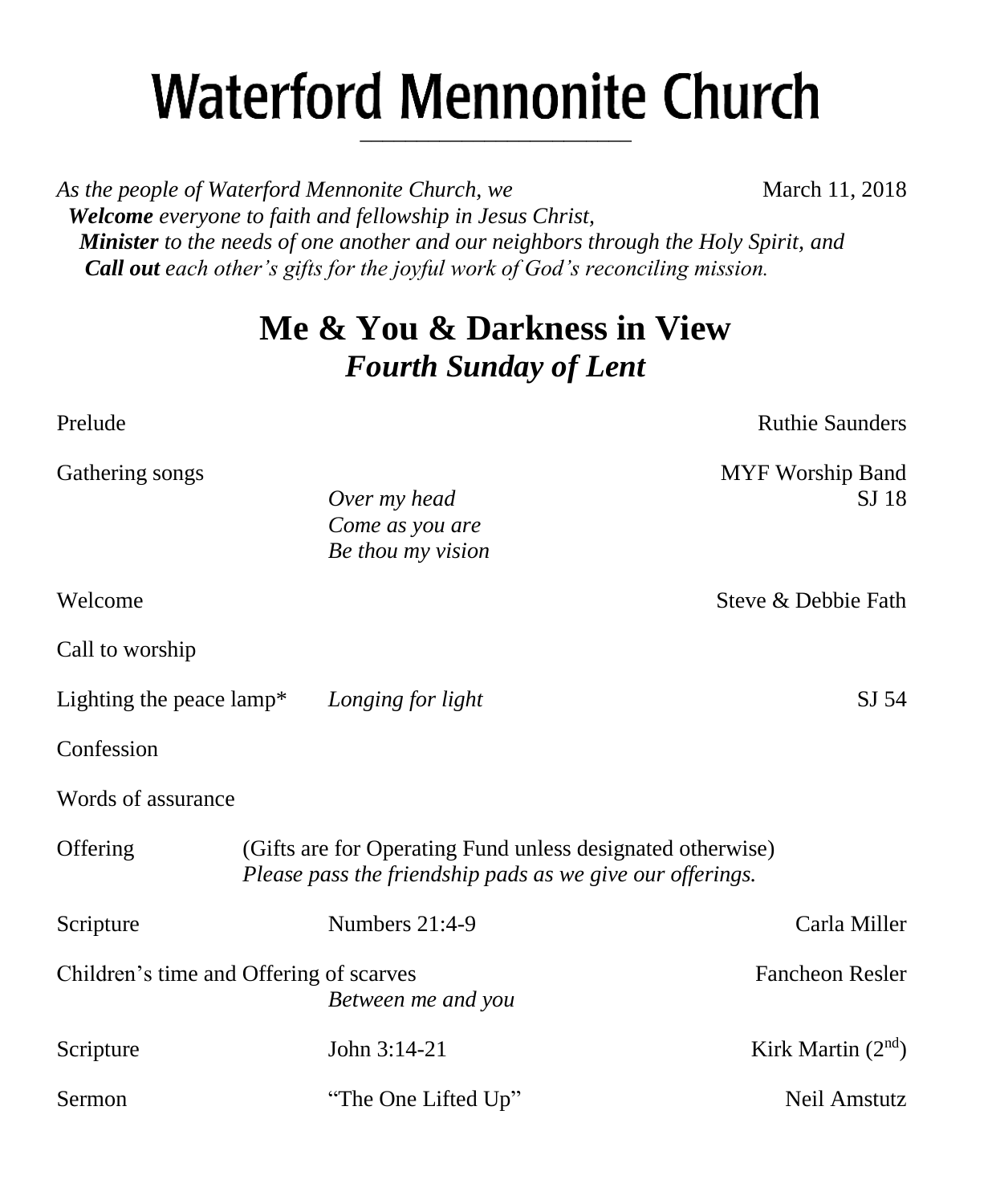| Song of Response      | Don't be afraid / Between me and you                         | SJ 105     |
|-----------------------|--------------------------------------------------------------|------------|
|                       | Receiving new members, Ron and Esther Graber $(2nd$ service) |            |
| Congregational prayer |                                                              | Katie Misz |
| <b>Benediction</b>    |                                                              |            |
| Sending song          | Bless'd be the tie that binds                                | H 421      |

H = *Hymnal: A Worship Book*; SJ = *Sing the Journey; SS = Sing the Story*

\*We light the peace lamp every Sunday to lament all unnecessary and violent loss of life around the world.

#### **Living Stream Worship: The services are live streamed at** [www.waterfordchurch.org](http://www.waterfordchurch.org/)

#### **Special Events this Week**

Wednesday 6:30 p.m. Conversations that Matter. How would you characterize what a good discussion looks like while engaging a difficult topic?

#### **Welcome Guests**

Large print copies of the bulletin and the hymnal and hearing aid systems are available from the ushers. Sermon boards for children are available at the back door; please pick one up as you enter. You are invited to bring infants through age two children to the nursery. Pick up the newsletter, *Buzz,* from the welcome kiosk in the foyer.

#### **Welcome Team**

| Greeter/Hosts  | Tim & Sharon Burkholder; Jon. & Mary Ann Wieand             |
|----------------|-------------------------------------------------------------|
| <b>Ushers</b>  | Ken Otto, Jerry Golden, Dennis Myers $(1st)$ ;              |
|                | Glenn Reinford, Joanna Yoder, Wade Ramer (2 <sup>nd</sup> ) |
| <b>Nursery</b> | Alan & Liz Zimmerman $(1st)$ ; Darlene Miller (Nurture);    |
|                | Rachel Brenneman, Miranda Pfahler (2 <sup>nd</sup> )        |
| Audiovisual    | Bob Hochstedler, Jeff Claassen, Félix Pérez Diener          |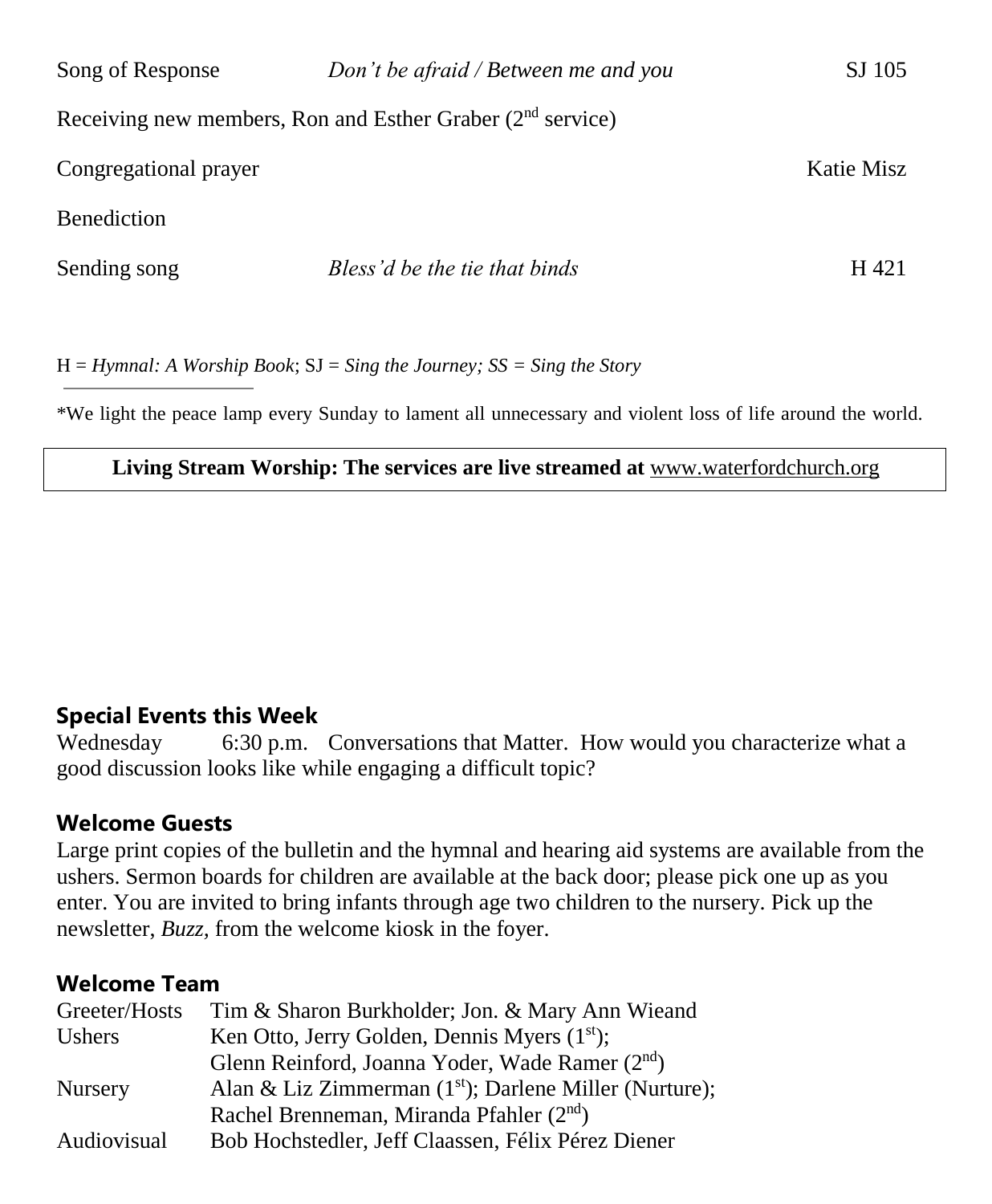## **Prayers for Brothers and Sisters**

This week we remember in prayer college student *Adam Yoder* who is a junior at Grace College.

Last month, Taiwan experienced a powerful earthquake that killed at least nine people. Mennonite Mission Network requests prayer for the *people of Taiwan* as they grieve the loss of loved ones and rebuild their lives.

*Carlos Ramos*, whose situation in Mexico City has become very difficult recently.

MDS has many urgent volunteer needs and several job opportunities. Please pray for those *considering service with MDS and for the volunteers* as they travel to and from locations, handle tools, repair and build homes and bring hope to disaster survivors.

*Andrew Smucker, Cedric Brenneman, Samantha Stoltfus, Miranda Pfahler and Teresa and Naomi Ross Richer*, as they are halfway through their baptism exploration class.

*Mim Meyer*, who was hospitalized this past week, and for her doctors as they continue medical tests.

Pray for *Stephen Leaders* as they discern meaningful areas of focus for continuing education for Stephen Ministers.

Each Sunday throughout Lent, we will receive special contributions to support the Mennonite churches in the Democratic Republic of the Congo, administered through Mennonite Central Committee. Please place your gifts in the regular offering designated for "Kasai."